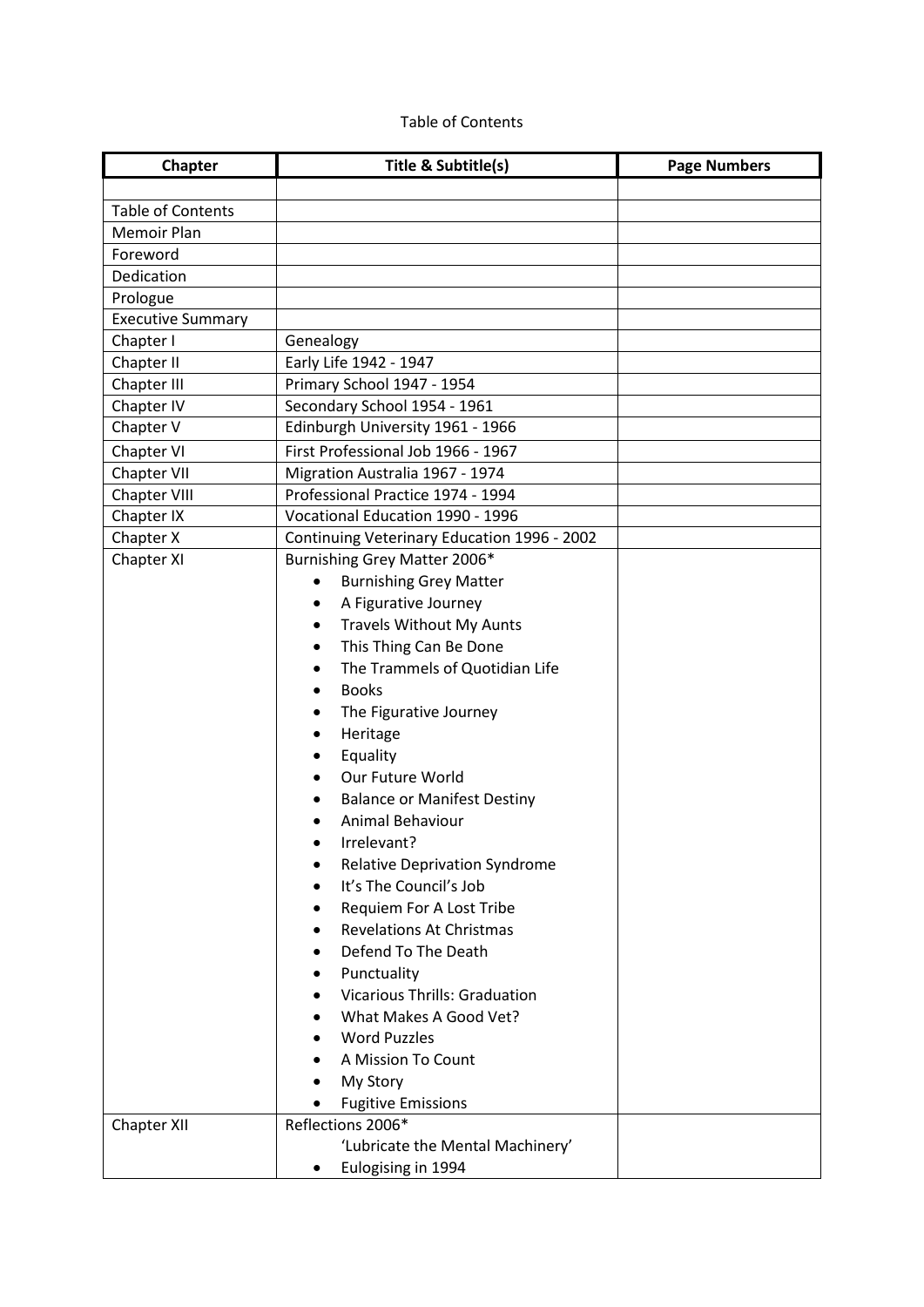|              | Priorities in Ethical Public Service<br>$\bullet$ |  |
|--------------|---------------------------------------------------|--|
|              | <b>Book Club</b>                                  |  |
|              | All I Have To do Is Dream                         |  |
|              | <b>DVDBDODO</b>                                   |  |
|              | Pride Of Place                                    |  |
|              | <b>Preserving For Posterity</b><br>$\bullet$      |  |
|              | It Ain't Over 'Til The Fat Man Spins<br>٠         |  |
|              | Hazardous Journeys<br>٠                           |  |
|              | <b>Hunter Valley Hero</b><br>٠                    |  |
|              | Horse Away                                        |  |
|              | Fair Go                                           |  |
|              | Focus 2012: Travel Forward Looking                |  |
|              | <b>Back</b>                                       |  |
|              | Knowledge Speaks: Wisdom Listens                  |  |
|              | <b>Defining Moments</b><br>$\bullet$              |  |
|              | The Lessons Of History<br>٠                       |  |
|              | Vision Splendid                                   |  |
|              | Making Your Marque: The Mare &<br>٠               |  |
|              | Foal                                              |  |
|              | The Shape Of Things To Come                       |  |
|              | <b>Working Bees</b>                               |  |
|              | "They"                                            |  |
|              | <b>Holy Water</b>                                 |  |
|              | Horse Capital                                     |  |
|              | <b>Philosophical Peregrinations</b><br>٠          |  |
|              | Education                                         |  |
|              | White Park Horse Boxes<br>$\bullet$               |  |
|              | Hunter Valley Blood Horse Breeders<br>٠           |  |
|              | Assn.                                             |  |
|              | Australian Stock Horse China                      |  |
|              | Expedition                                        |  |
|              | Scone Race Club: The Exodus &                     |  |
|              | Genesis                                           |  |
|              | Climate Change & Racing                           |  |
|              | Ageing In Place                                   |  |
|              | Courage Under Fire                                |  |
| Chapter XIII | Potpourri*                                        |  |
|              | David Barton Warden OAM<br>$\bullet$              |  |
|              | William John Houston Paradice OAM                 |  |
|              | <b>Erudite Medical Quadrella</b>                  |  |
|              | <b>Eulogy Harley Walden</b>                       |  |
|              | <b>Eulogy Cliff Ellis</b>                         |  |
|              | Sun Junling                                       |  |
|              | RAS of NSW                                        |  |
|              | Mark Schembri                                     |  |
|              | Borroloola Mob @ Sunrise                          |  |
|              |                                                   |  |
|              | Australian Stock Horse Society                    |  |
|              | <b>Upper Hunter Shire Council</b>                 |  |
|              | <b>Strathearn Village</b>                         |  |